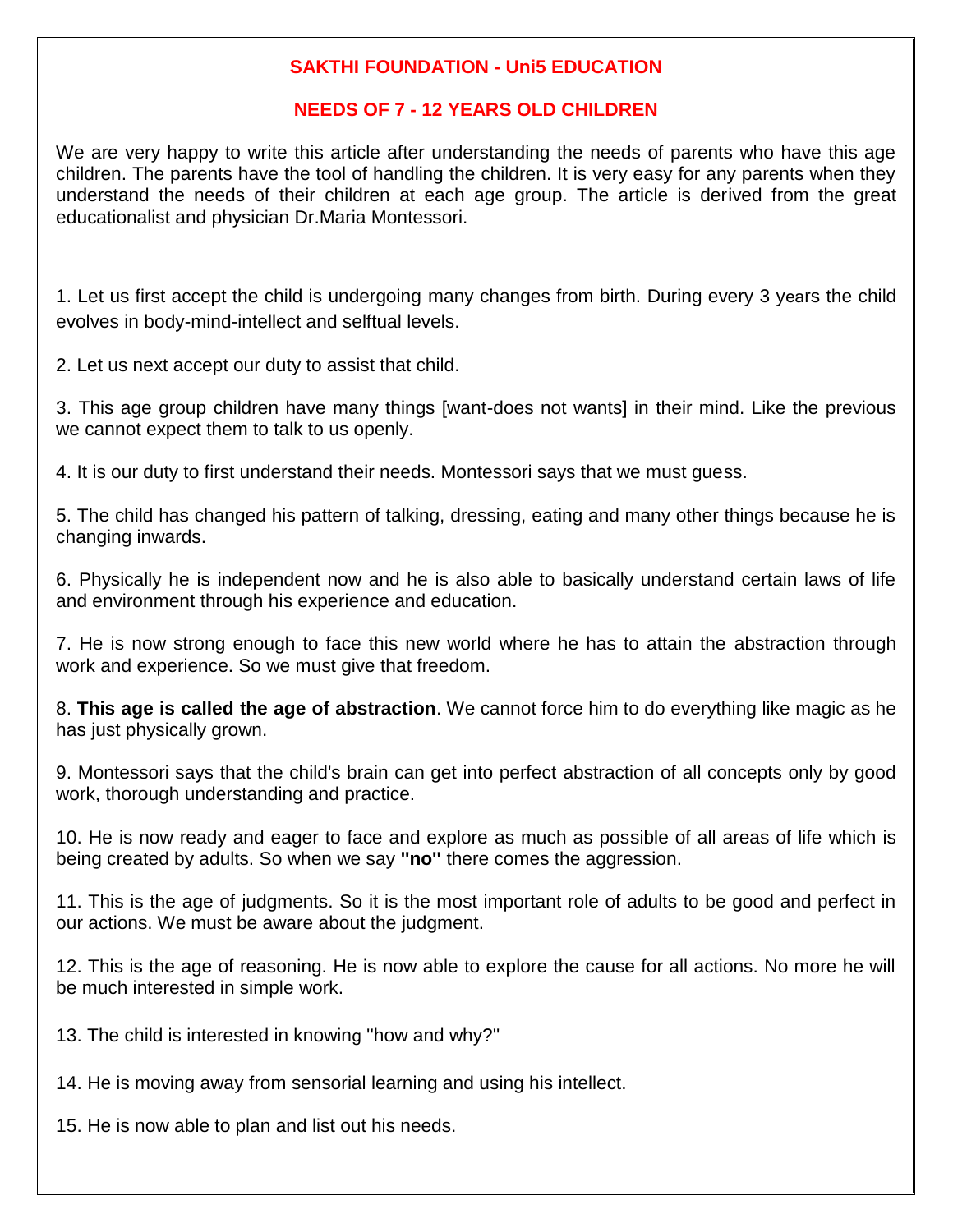16. He is now interested to know the cause and reason for any action and issues.

17. He is much interested in the effect of all problems and actions.

18. Adults must be aware about this situation.

19. The child asks many questions. Try to give good answers, correct answers and need not irritate the child with long explanations and justify your actions and judgments.

20. Do not ask him to keep quiet.

21. This age makes the child to be overwhelmed by his actions and he is excited by his actions.

22. We cannot face the child to obtain immediate abstraction because each abstraction is new for the child in his human birth.

23. Like helping the new born baby to work, help this age to walk in his new plane of age with our experience.

24. Show the truth of actions with its details and facts. Allow the child to take his own decision.

25. Give the emotional and intellect support to the child to do his own actions.

26. If the child's reasoning skill is not answered he will just start living in fantasy.

27. Give freedom of thought, expression, work, choice and believe the child. The child must be given the freedom and that freedom must not interfere with others.

28. Through his actions and learning he must connect them with his inner mind and evolve. For this allow and give time.

29. Permit the child to face reality and discover the reality.

30. Hygiene of hairs and teeth are the most important physical level needs.

31. His limbs are very strong and they need the time and space with freedom.

32. Facilitate his mobility.

33. Give well planned diet and good interesting diet.

34. This is the time to link his imaginations and reality also.

35. Give good importance to his wardrobe. But show limitations.

36. The goals set by us cannot achieved by him immediately to our expectations.

37. Allow the child to have good social experience. Include him as part of all your actions in family and society. Give responsibility with leadership.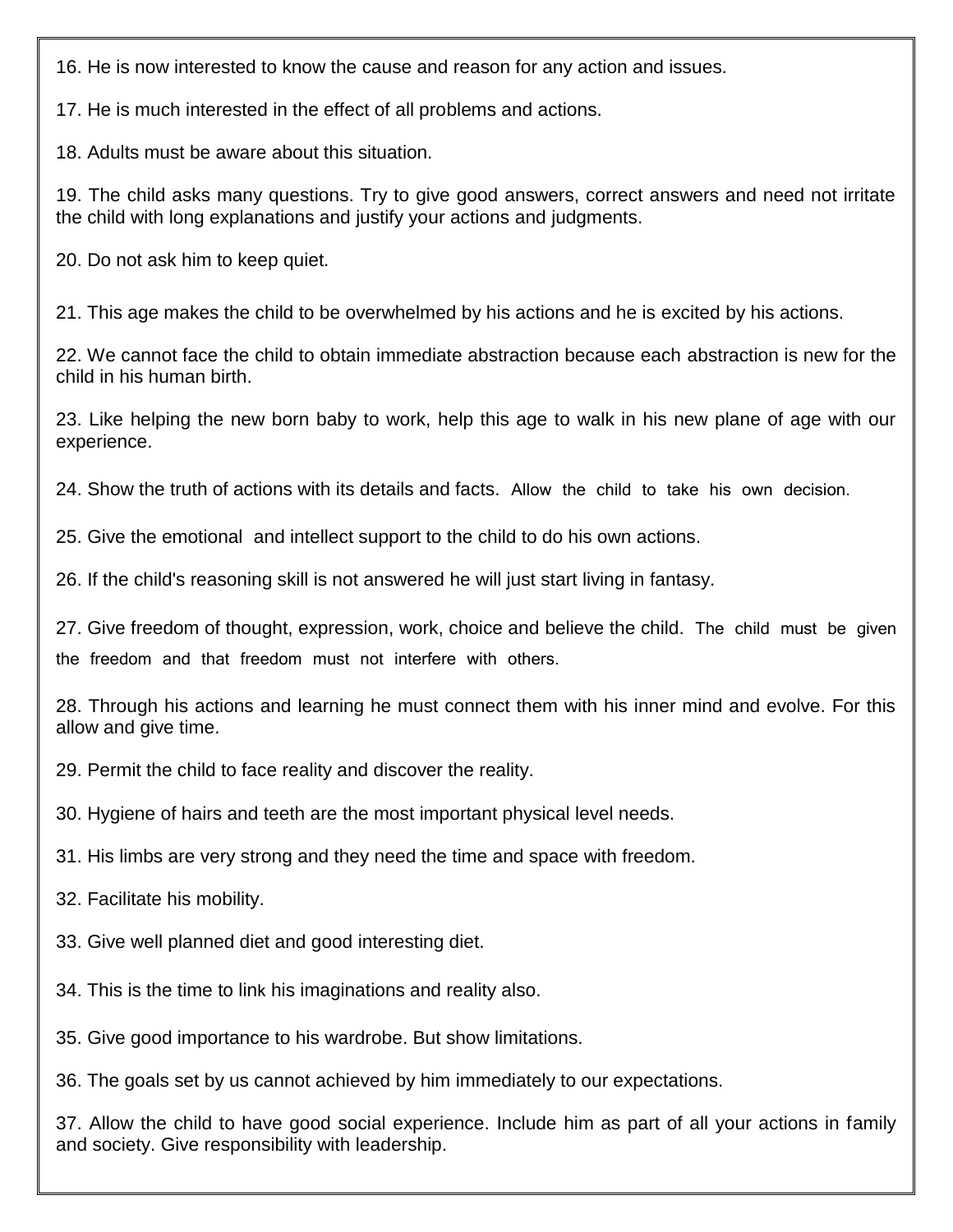38. Give him good exposure to valuable culture and traditions.

39. Do not teach the morality without being moral in day to day life.

40. We cannot expect the right actions from them if we cannot follow that personally in our actions.

41. If we enclose the child within our own limitations he cannot explore the nature and life of his own environment where he has to live and that will never develop his awareness.

42. The child must be exposed with acceptable social skills with the mix of our culture and traditions.

43.Try to give many activities which are only making him to explore and analyze. But do not force him with activities which have to be learned and exercised.

43. Knowledge and experience has to be attained through learning and social experience.

44. Moral teachings must be blended with social skills.

45. The moral skills must assist the child to evolve selftually.

46. Social skills cannot be given out of books and imaginations. They have to be gained through real experiences.

47.Allow the child to construct his own self-experience through his constant actions.

48.Do not plan an activity which will make the child tired and lose the interest.

49.Make the child to be aware about private body parts, socially unacceptable actions and self-defense. This is very important because he is moving out slowly to face the reality of life with society.

50.The child must be able to take care of own self and is domestic needs.

51.Give all essential practical life exercises with more higher level tools [ironing, car washing etc]

52. Allow and guide the child to study the nature, weather and link with his day to day life.

53. Science, geography, history, civilizations, art and music attracts them at this age but be aware do